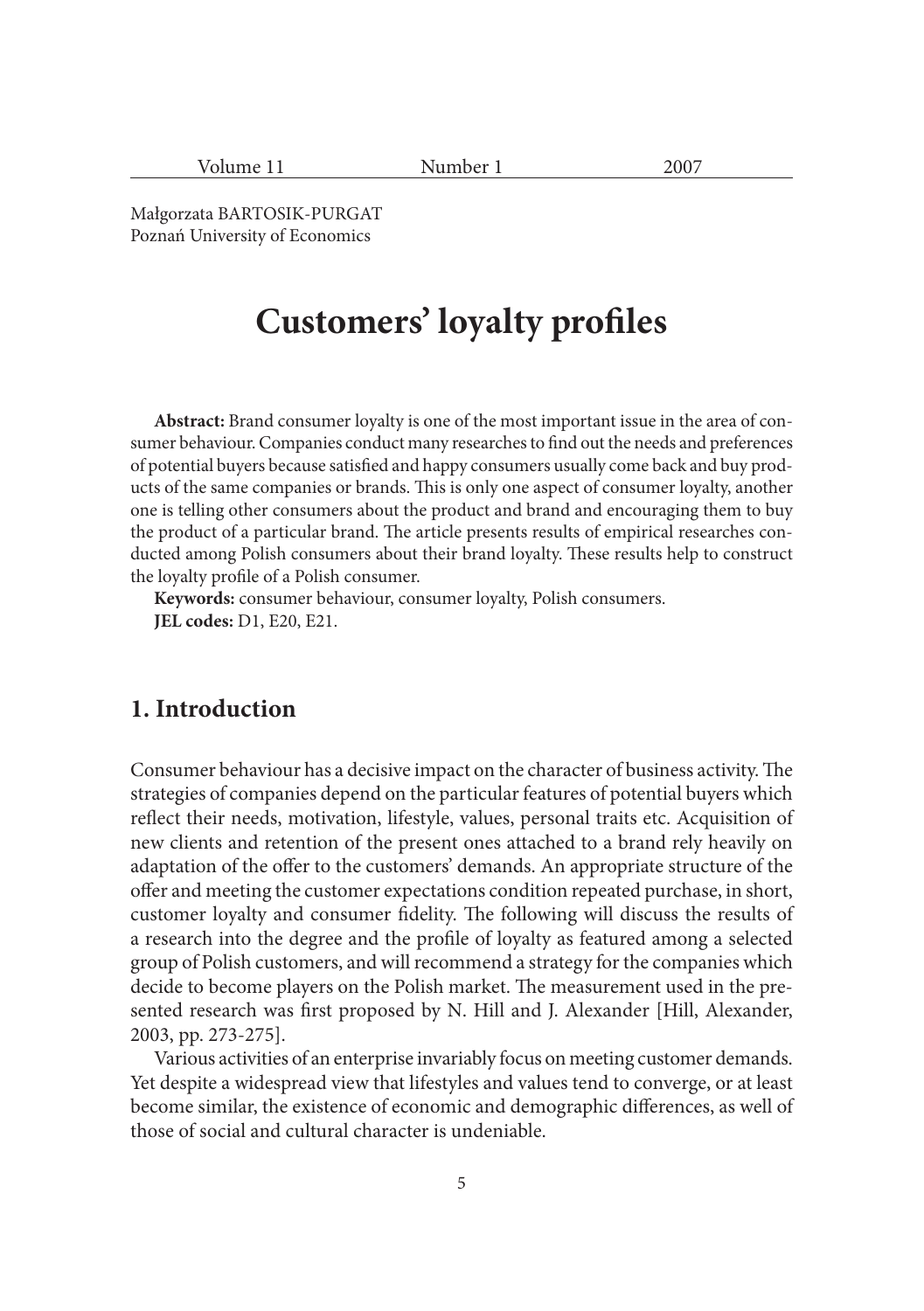The question which needs to be answered at the outset of a scientific discussion on the topic is the notion of a consumer. Once fully explained, it allows to address the issues regarding their behaviour. The literature provides a choice of definitions of a consumer, depending on the discipline. Psychology, for example, provides, among others, a cognitive view of a consumer which entails all the elements of perception and decision-making process. Polish legislation defines a consumer as a person/ entity making the purchase of a given product with a view to satisfy his/her needs or the needs of his/her immediate surroundings (e.g. a household), without the intention of further resale and making a profit<sup>1</sup>. A similar definition can be found in economic papers, where a consumer is an individual who in his/her activities seeks to fulfi l the consumption needs to the fullest, in others words to maximize utility. The endeavour to achieve maximum utility, from the economic point of view, testifies to the basic rationality of actions. J. Bon and B. Pras provide a very interesting discussion concerning the distinguishing features of three notions, which are often addressed alternatively as a means of referring to the same person (who performs the same functions). The authors emphasizes that various disciplines use notions such as consumer, buyer and payer; nevertheless, alternate uses of these are possible since the buyer is not identical with the consumer, while the buyer and the payer are considered to be the same individuals/entities (use of the notions as alternatives should rather be based on rigidly established and uniform assumptions). J. Bon and B. Pras distinguish the varying roles of the aforementioned individuals as they are defined by their elementary functions, i.e. purchase, payment and consumption. Consequently, the buyer makes the purchase, the payer provides financial means of purchase, and the consumer who is the ultimate beneficiary of the product becomes its user [Bon, Pras, 2001, pp. 150-151].

In this paper the consumer is an individual who assumes the three of the roles (functions) mentioned (yet not as sine qua non assumption – a parent buying toys for their offspring is the consumer, although the latter is the ultimate beneficiary) , i.e. the person who purchases, pays for the purchase and utilizes the product according to their needs (in order to satisfy them). Considering all of the above, the consumer, while planning the purchase, takes into account a variety of factors, including financial limitations (one who does not pay would overlook this issue), then physically acquires the product. It remains to be assumed that such a consumer also possesses a certain amount of experience with respect to the previous use (consumption) of the product.

The person defined as consumer performs certain actions related to the choice, the mode of utilization of the product etc, which, summarily, can be termed consumer behaviour [Bolton, Kannan, Bramlet, 2000, pp. 95-108].

<sup>&</sup>lt;sup>1</sup> Act on particular conditions of consumer sale and the resulting changes of the Civil Code. Journal of Bills, No. 141, pos. 1176, 5th Sept. 2002 in: Smyczek S., Sowa I., Konsument na rynku. Zachowania, modele, aplikacje, Difin, Warsaw 2005, p. 25.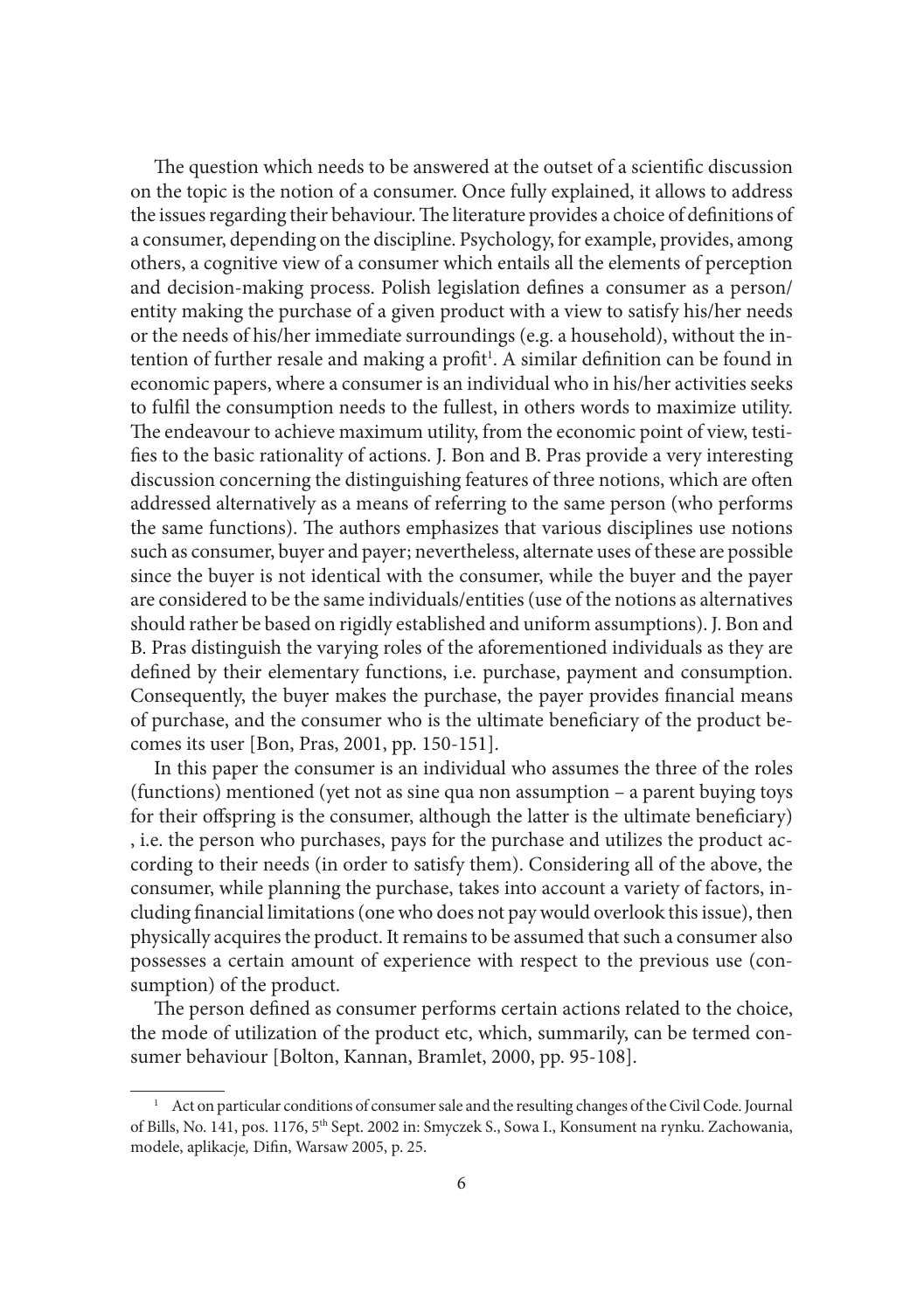G. Antonides and W.F. van Raaij provide one of the most comprehensive definitions, in which "consumer behaviour comprises psychical and physical actions – the behaviour – including their motivations and reasons of persons and (small) groups, with regard to the purchase, utilisation, maintenance and disposal of the product, as well as the production of the products and provision of services in the market, public and home appliance sectors, which enable the consumer to function, achieve goals and realize values (…)" [Antonides, Raaij, 2003, p. 24]. Consumer behaviour is a process consisting of stages, the aim of which is to lead to a choice of the most favourable variant of the product (or service), and subsequently to its consumption. The latter is then one of the terminal stages of the process defined as consumer behaviour [Dick, Basu, 1994, pp. 99-113]. The very choice however, is conditioned by many determinants (internal and external), each of varying importance to the consumer. It follows therefore that the consumer behaviour is a resultant of factors inherent to the consumer – his/her hierarchy of values, needs, preferences and financial abilities which may limit the acquisition range [Sharp B., Sharp A., 1997, pp. 473-486]. This becomes apparent when comparing and contrasting consumers from different cultural backgrounds. The diversity and variability, as well as complexity of the process which underlies consumer behaviour necessitates an interdisciplinary approach (psychology – individual aspects of consumer behaviour, sociol $ogy$  – the social dependence on the environment, anthropology – the influence of the society on the behaviour of individuals, economics – the rationale behind the decisions taken etc.) in research and internal diversity of the research itself (since it may set out to explore different aspects of the issue).

## **2. Consumer loyalty**

One of the prominent aspects of consumer behaviour is the customer loyalty towards a brand<sup>2</sup> of a given category of products [McAlexander J.H., Schouten J.W., Koenig H.F. 2002, pp. 38-54; Fournier S., Yao J.L., 1997, pp. 451-472]. Normally, one associates loyalty with attachment, dedication, fidelity and integrity in interpersonal relationships or towards an organization or institution. As far as marketing aspects are concerned, loyalty is a marker of a customer's confidence in a given company or brand and the place of purchase. In other words, a loyal consumer is a person who repeatedly buys products or services of a particular manufacturer/provider over a long period of time [Reinartz, Kumar, 2000, pp. 17-35].

<sup>&</sup>lt;sup>2</sup> S. Knox and D. Walker presents detailed review of the term "loyalty" associated with customer behavior. Some researches use the term "customer loyalty", the others "brand loyalty" or "service loyalty", etc., in: S. Knox, D. Walker, Measuring and managing brand loyalty, *Journal of Strategic Marketing*, Vol. 9 No. 2, 2001, pp. 111-28.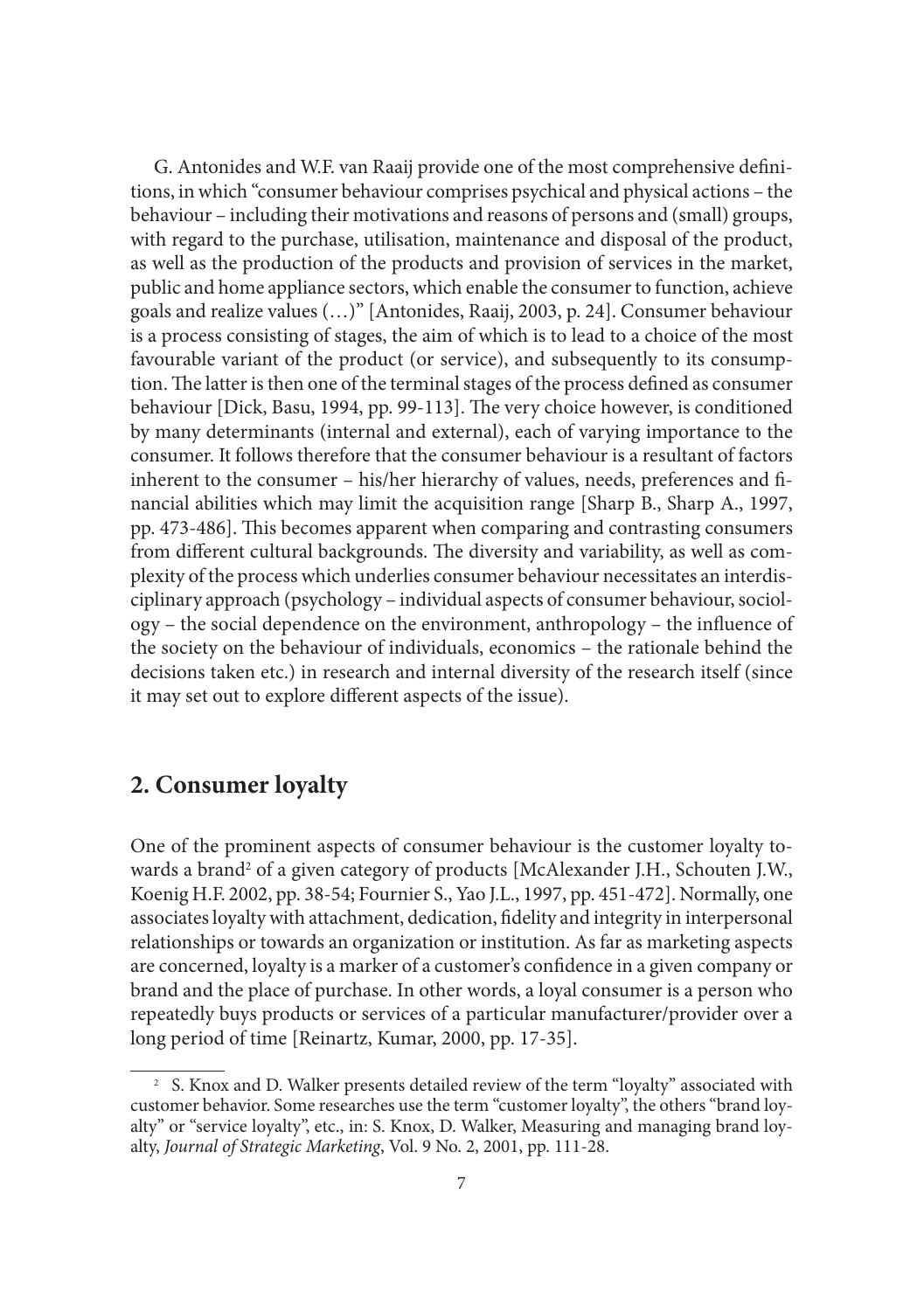Brand loyalty is usually and originally referred to consumers' repeated purchasing. Repeat purchasing, however, may only indicate consumers' temporary acceptance of a brand. That is why the concept of brand loyalty is extended over attitudinal and behavioral loyalty [Rong-An Shang, Yu-Chen Chen, Hsueh-Jung Liao, 2006, pp. 398-418]. Behavioral dimension of loyalty means that a customer repeatedly buys the products of the same brand, it is often conditioned by customer satisfaction, and measured by past purchasing of one's brand and competing brands [Mascarenhas, Kesavan, Bernacchi, 2006, pp. 397-405]. Attitudinal dimension of loyalty means a "consumer's commitment or preferences when considering unique values associated with a brand" [Chaudhuri, Holbrook, 2001, pp. 81-93], it is often expressed as "an ongoing relationship to a brand, often conditioned by positive customer preferences towards the brand, and is strongly influenced by significant factors [Mascarenhas, Kesavan, Bernacchi, 2006, pp. 397-405].

The second (attitudinal) dimension of brand loyalty, as a broader one, is much more often researched and described recently in the literature: attitudinal loyalty should lead to an increase in behavioral loyalty [Gounaris and Stathakopoulos, 2004, pp. 283-306]. The most extensive and comprehensive definition can be found in D.L. Stum and A. Thiry, who claim that customer loyalty is reflected in regular, repetitive purchase, the choice of products manufactured by a given company, the distribution of favourable judgements on that particular company, and resilience to the promotional activities of other companies [Stum, Thiry, 1991, pp. 34-36; Griffin, 1997, p. 31]. R.L. Oliver defines consumer loyalty as a "deeply held commitment to re-buy a preferred product consistently in the future…, despite situational influences and marketing efforts having the potential to cause switching behaviour" [Oliver, 1999, pp. 33-44]. This definition helps us to distinguish loyalty as behavioral, attitudinal and situational [Mascarenhas, Kesavan, Bernacchi, 2006, pp. 397-405]. Situational loyalty depends on such factors as for example availability of products (e.g. I will buy it if it is available, or if it is on sale).

Some authors claim that the true "loyalty" does not consist in the purchase of a certain product due to sudden emergence of various incentives at a particular moment, such as massive promotional price reductions. A loyal customer is resistant to a range of techniques employed by the competition to lure him/her into buying, or at least trying the products from their shelves. In a nutshell, loyal customers have two characteristic features: first, they are attached to the products of one manufacturer, and second, they buy the products continually [Gounaris and Stathakopoulos, 2004, pp. 283-306]. Researches suggest that customer involvement is strictly connected with the loyalty, the less involvement the less brand loyalty. The higher the involvement, the greater the commitment, and hence, loyalty to the brand [Tyebjee,1977; Iwasaki, Havitz, 1998, pp. 337-347]. Based on different points o view of many authors, C.F. Curasi and K.N. Kennedy give a broad definition of customer loyalty which consists of three elements, firstly it is behavioral element of consumers' re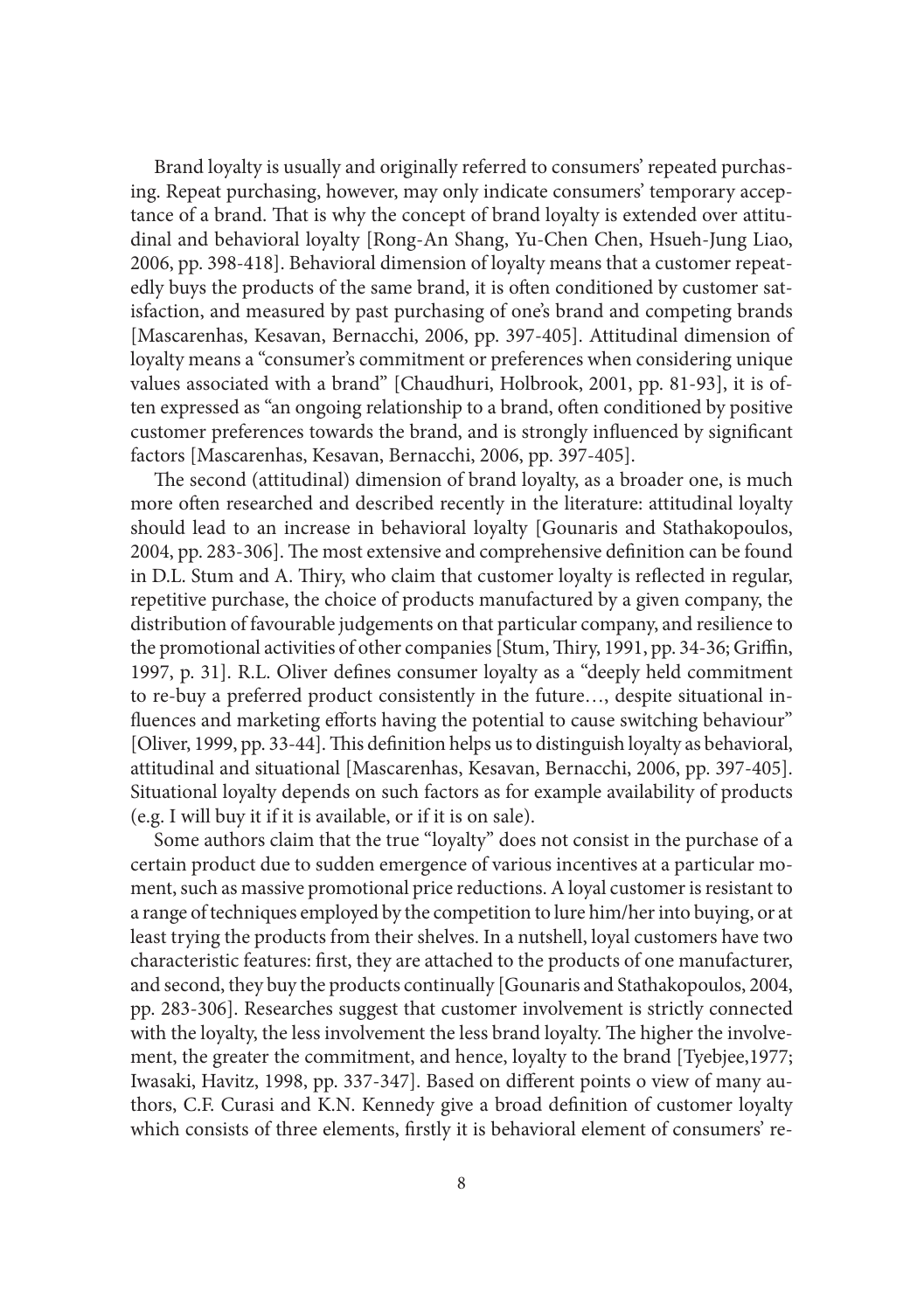peat purchasing, secondly it is an attitudinal component of customer satisfaction and commitment, and thirdly it is the availability of choices to customer [Curasi, Kennedy, 2002, pp. 322-341].

To mould the consumer loyalty a company is required to engage in a process in which a firm relationship between the producer and the consumer will be built. On the one hand, the manufacturer strives to supply merchandise of an established (usually high) quality, in other words to satisfy the expectations of the consumer, who, in turn, will purchase these, and not other, products [Brookman, 1998, p. 14]. Consequently, the consumer loyalty depends on a variety of factors, some of which lie within the responsibility of the manufacturer, the others depend on the consumer. The first group of determinants comprises the high quality of the merchandise, avoidance of techniques which mislead the consumer (e.g. downsizing) and maximize gain, competent and polite customer service, patronage schemes, high product availability, flexibility of the offer under changing needs and preferences (an issue of utmost importance on foreign markets characterised by cultural difference) etc. The factors which condition customer loyalty include the level of satisfaction provided by the product, a significant degree of attachment, consumption habits, degree of ethnocentric choices (purchase of national products), susceptibility to techniques employed by the producers (patronage schemes), conservatism, traditionalism and many others [Dowling, Uncles, 1997, pp. 71-82].

Competition on the market of a given product and the character of the merchandise constitute another crucial determinant of the customer loyalty. The higher the number of brands, the more probable are the deficiencies in loyalty towards brands. Such a phenomenon is easily observed on the FMCG market, which is a direct consequence of the specificity of the merchandise, as the very name implies ("fast moving"). It is incomparably easier to find a replacement or equivalent to a yoghurt or a washing powder with which the consumer does not feel satisfied than a car or furniture. Dissatisfaction with durable goods lasts much longer since the costs of changing them are high. In effect, the results of the dissatisfaction weigh on the manufacturers to a much greater extent than in the case of FMCGs.

In the literature on the subject several types of consumer loyalty are distinguished, with regard to particular criteria (Table 1) [Wansink, Scott, 2001, pp. 211-222]:

- the "truthfulness" criterion genuine loyalty (purchasing the products of particular brands – also because of the individual's attachment to them) and ostensible loyalty (characterised by lack of the feeling of obligation to purchase the same product/brand again) ;
- the "divisibility" criterion divisible loyalty (multiple purchase of products of two or more brands) and indivisible loyalty (a multiple purchase within one brand).

A consumer does not become loyal to a brand or company at the first purchase, it may also happen that the confidence in any given producer will not be built. Loyalty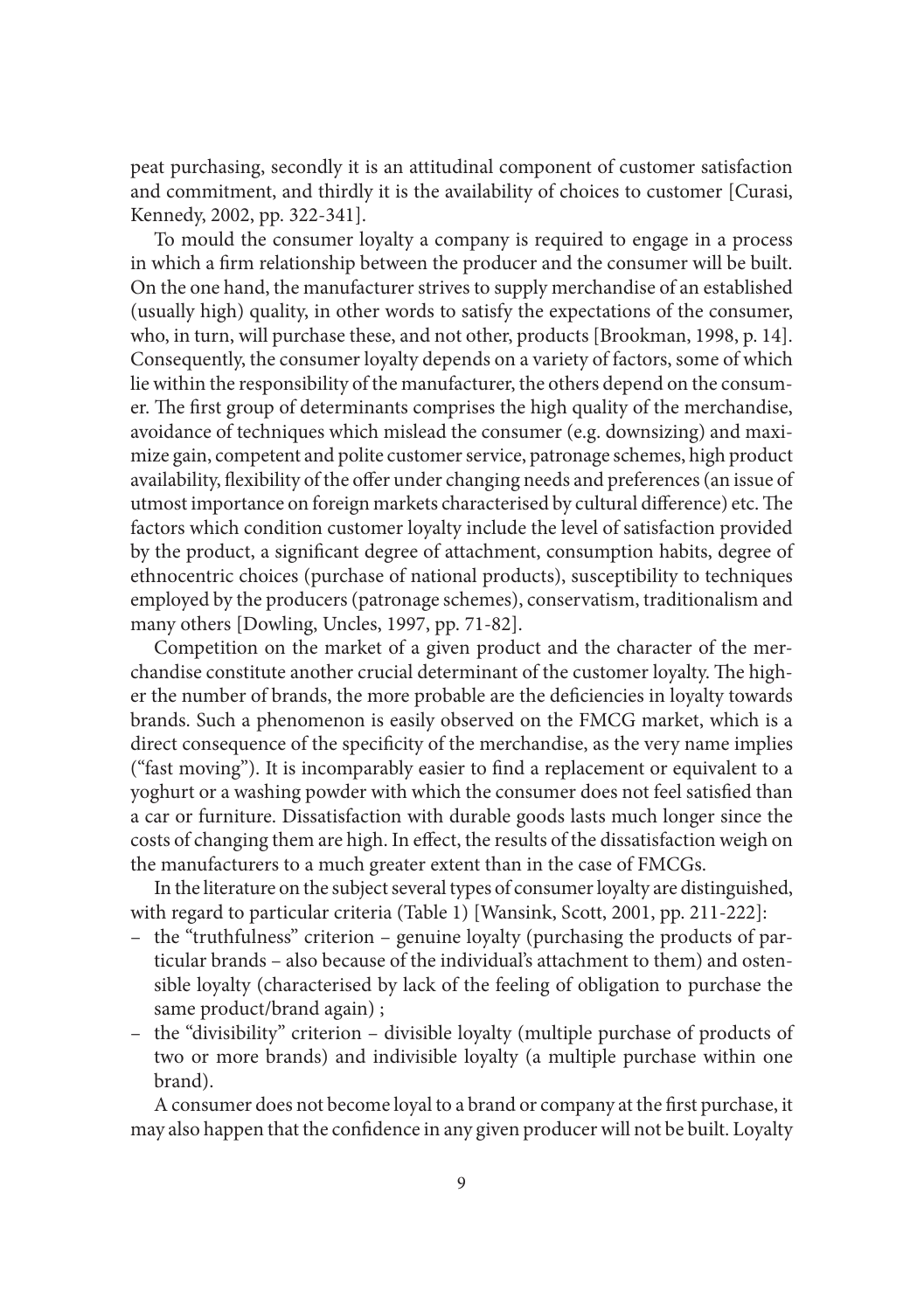**Table 1. Consumer loyalty types** 

| Types of loyalty | Kinds of loyalty | Loyalty illustrated               |
|------------------|------------------|-----------------------------------|
| Constant loyalty | Exclusive        | $A - A - A - A - A - A$           |
|                  | Divided          | $A - B - A - B - A - B -$         |
| Variable loyalty | Transitory       | $A - A - A - B - B - B -$         |
|                  | Periodical       | $A - B - C - D - A - B - C - D -$ |
| Lack of loyalty  |                  | $A - B - C - D - E - F - G - H -$ |

A, B, C, D, E – products of different producers (different brands) Source: Aaker,1991.

is influenced not only by the experience related to a product but also the consumer's character (his/her attitude, personality etc.) At the bottom of the loyalty ladder (pyramid) one finds a consumer who makes a purchase in order to become acquainted with it and evaluate it (probable or potential consumer). One step above there is the candidate consumer , who already feels the need to make the purchase (the need being a result of background knowledge), but has not entered the buying stage yet. Occasional/incidental buyers, i.e. those who have made, make or will make one purchase are a level further up. Still higher one encounters those who buy once, and having acquired positive experience with respect to the product decide to buy the product again (on the loyalty ladder this level is frequently addressed to as "client/customer"), then becomes a patron and eventually a consumer – advocate of a given brand by encouraging others to buy the product.

T. Jones and W.E. Sasser postulate a following consumer typology according to the loyalty degree, based on the TRI\*M indexation [Jones, Sasser, 1995, pp. 88-99]:

- "followers/apostles" satisfied and loyal,
- "hostages" loyal, but dissatisfied,
- "the cunning/misers" satisfied but disloyal,
- "terrorists" dissatisfied and disloyal.

The above classification illustrates the dependencies between customers' satisfaction and their loyalty. A consumer satisfied with the choice he/she has made often remains loyal whereas the dissatisfaction is directly proportional to the degree of loyalty the consumer displays in his/her behaviour towards the brand. Nevertheless, there have been claims that the customer satisfaction merely creates favourable conditions for the loyalty to develop, not determining it, and, similarly, lack of loyalty is not directly determined by dissatisfaction, although the latter is a fertile ground for it.

From the point of view of the manufacturer/provider, the most desired group are the "followers/apostles", as these individuals constitute an efficient element in the promotional chain. Satisfied and loyal consumers usually recommend the tried-andtested merchandise to their acquaintances, who, in turn, become the future buyers. The "hostage" customers are a group which certainly deserves some attention. Such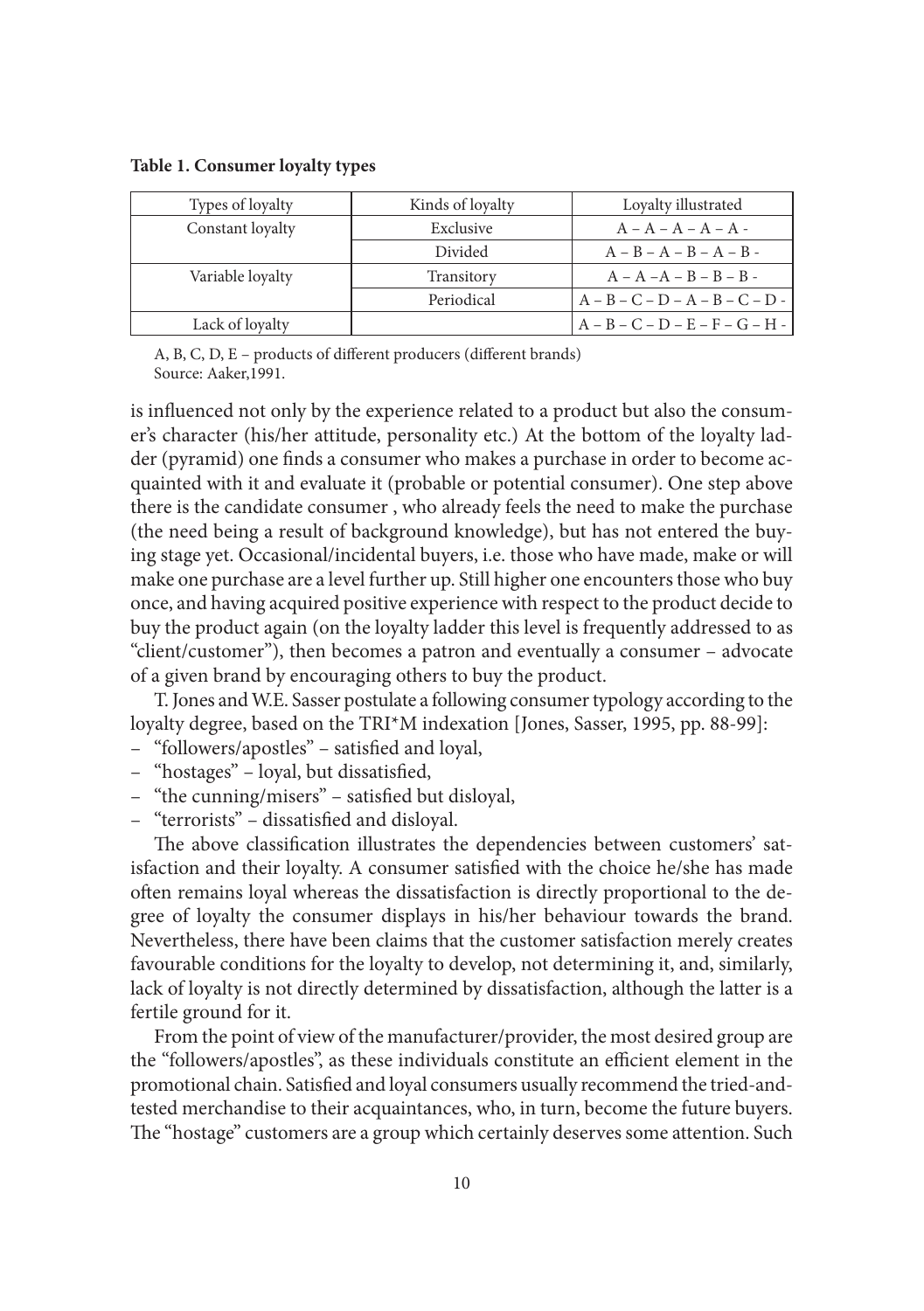individuals, regardless of their dissatisfaction, remain loyal to the product. This is often the case when the competition on the market is weak, and the consumers' choice in a given category is limited. "The cunning/misers" usually attach no significance to the brand of the products they acquire; their satisfaction level is high, and yet it often happens that at the next purchase their choice falls on a different brand, and the selection is accidental. "Terrorists" appear as the most dangerous group, as their dissatisfaction is often given vent in display of unfavourable opinions and judgements on a product. The knowledge of the group size fluctuations is indispensable when embarking on particular promotional activities aimed at increasing the numbers of the satisfied and the loyal [Curasi, Kennedy, 2002, pp. 322-341].

Many techniques and methods are used to measure the loyalty of consumers. This is a very important and interesting field especially from the companies' point of view. Knowledge about the level of loyalty of specific segment of purchasers is very helpful in preparing adequate promotional instruments. Literature review shows the differentiation and complexity of the points of view of researchers. For example, R. McMullan presents the researchers (among ferry passengers) of the customer loyalty development, where the Oliver's model of customer loyalty was used [Oliver, 1999, pp. 33-44]. She concludes that "customer loyalty development is a composite mix of antecedents, sustaining and vulnerability elements " and "the loyalty is present only when there is evidence of each of the phases" [McMullan, 2005, pp. 470–481]. Another researcher – S. Rundle-Thiele – conducted many projects concerning consumer loyalty in different branches [Rundle-Thiele, 2005a, pp. 492-500; 2005b, pp. 333-344]. The latest research of that author was done on the consumers of beer products, where main conclusions for marketers were "to build consumer loyalty marketers need to be market focused, not competition focused and (…) to build and maintain loyalty marketers must consider how they can look after their customers and consumers". The findings of that research show that companies need to adopt a loyal or "look after me and I will look after you" philosophy [Rundle-Thiele, 2006, pp. 414-420].

In order to measure the loyalty rates, a variety of indicator methods is employed. These can be divided into three main categories:

- the intention of repeat purchase,
- basic consumer behaviour (date of last purchase, frequency, financial resources spent etc.),
- and additional consumer behaviour (recommendations given, dissemination of positive opinions etc.).

Three questions concerning those indicators were used in the presented research to measure the consumer fidelity as loyalty profiles among a selected group of Polish consumers.

A company should nevertheless focus on a very narrow notion, namely, the consumer fidelity, as a quality which frequently features in the consumer behaviour pat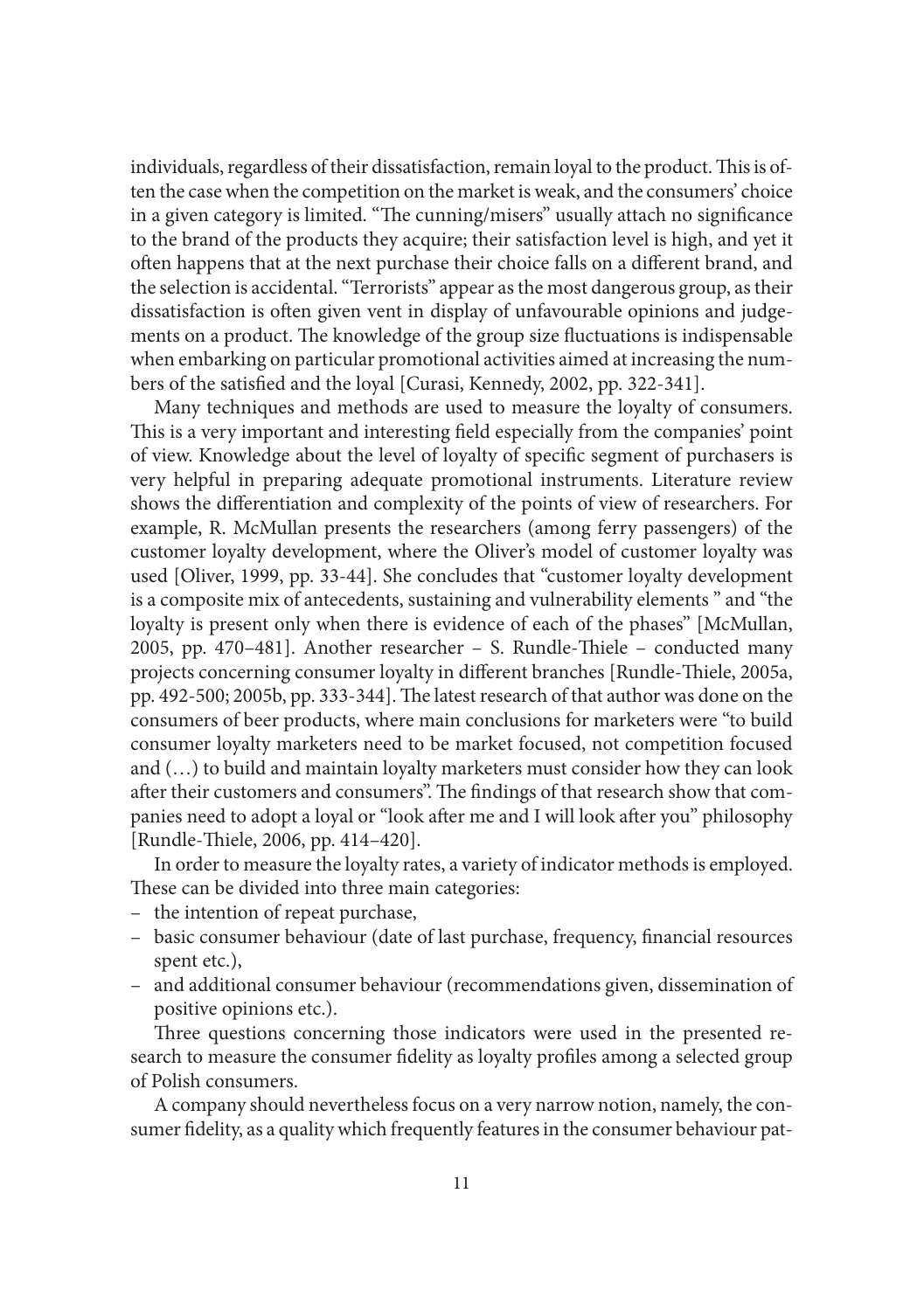terns [Hill, Alexander, 2003, p. 30]. The degree of fidelity can be presented in the loyalty profile formula, estimated by means of a loyalty indicator (Figure 1). The latter, in turn, is calculated on the proportion of customers who, e.g. continuously buy the product, or intend or not to do so.



**Figure 1. Loyalty profiles** Source: Hill, Alexander (2003, pp. 273-275)

The loyalty degree may also serve as a criterion upon which the segmentation of consumers is based. Once the groups of the most loyal consumers (loyal to the given producer) and those who are weakly attached to the brand are established, it allows for an appropriate strategy to be employed for each of the separate segments. In order to satisfy the needs of particular groups separate schemes are devised. For example, the loyal customers are often rewarded, encouraged to recommend the company to others, their customer service is constantly improved. The non- or weakly attached are exposed to various promotional techniques such as advertising campaigns, patronage schemes etc. [Hill, Alexander, 2003, pp. 277-279].

This paper presents the results of the research showing the loyalty levels of Polish consumers and their loyalty profiles.

## **3. Hypothesis**

The main purpose of presented researches is to show the generalization of loyalty level among the selected group of Polish consumers by using the Hill's and Alexander's "loyalty profiles" model.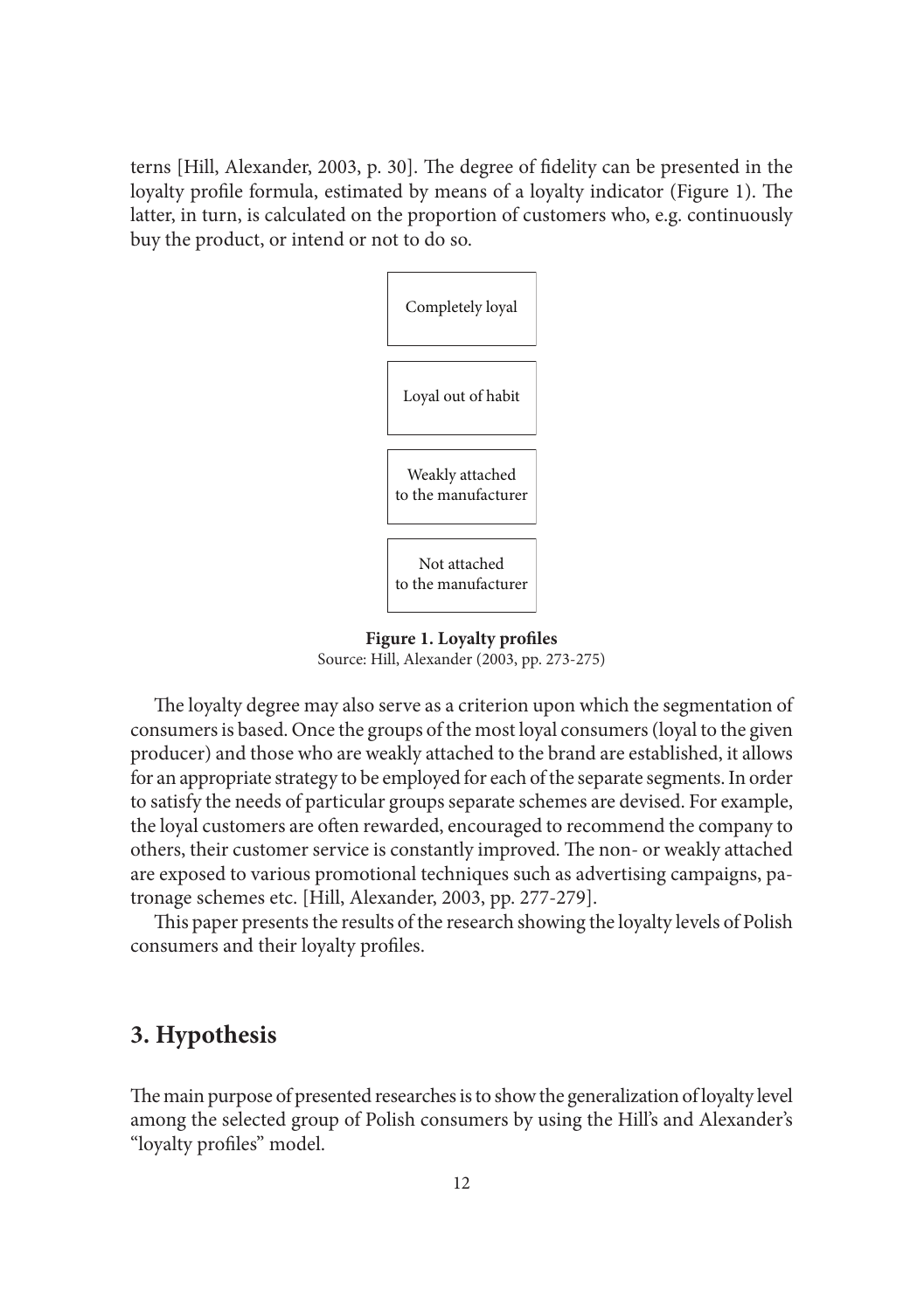Based on observations and literature, the following hypothesis was generated concerning the above-mentioned issue, which was verified:

**Hypothesis 1:** Polish consumers do not pay attention to the brand of products they buy (each time they may buy the same category products of different brands)

The situation of majority of the Polish households (low incomes and high cost of living) causes that people take into account other factors than brands during purchasing. The most important thing which is usually considered is price. It has to be added that such a situation is not characteristic for all branches, it usually occurs when consumers purchase FMCG products.

**Hypothesis 2:** Polish consumers usually recommend the products they buy to the others purchasers

**Hypothesis 3:** Polish consumers usually praise the products they buy or just bought

Polish people like to be advisers even if they do not have any idea about what is going on. Majority of them usually think that their choices and decisions are the best (also consumer decisions), that is why they like to recommend the products they bought. What is more, they usually judge better their products in comparison with competitive offers (products).

#### **4. Methodology**

Empirical research on consumer behaviour, including the issue of loyalty towards the brands of the purchased goods was carried out in 2005-2006, among 787 respondents of Polish nationality. The individuals who contributed come from different cities, towns and villages from all administrative areas of the Polish territory. Table 2 shows demography of the participants and relevant quantities.

| Location of residence |             |             |             |             |             |             |  |  |  |
|-----------------------|-------------|-------------|-------------|-------------|-------------|-------------|--|--|--|
| Village               | 130 (16,5%) |             |             |             |             |             |  |  |  |
| Town/City             | 657 (83,5%) |             |             |             |             |             |  |  |  |
|                       | $Up$ to     | $11000-$    | $51000 -$   | $101000 -$  | $251000 -$  | Above       |  |  |  |
|                       | 10 000      | $-50000$    | $-100000$   | $-250000$   | $-500000$   | 500 000     |  |  |  |
|                       | inhabitants | inhabitants | inhabitants | inhabitants | inhabitants | inhabitants |  |  |  |
|                       | 67(8,5%)    | 157 (19,9%) | 79 (10%)    | 110 (14%)   | 68 (8,6%)   | 174 (22,1%) |  |  |  |

**Table 2. Location of residence of the participants**

Source: Own study.

Among the participants 475 (60.4 %) were women and 312 (39.6%)- men. 11 respondents (1.4%) have completed primary education, 308 (39,1%) possessed sec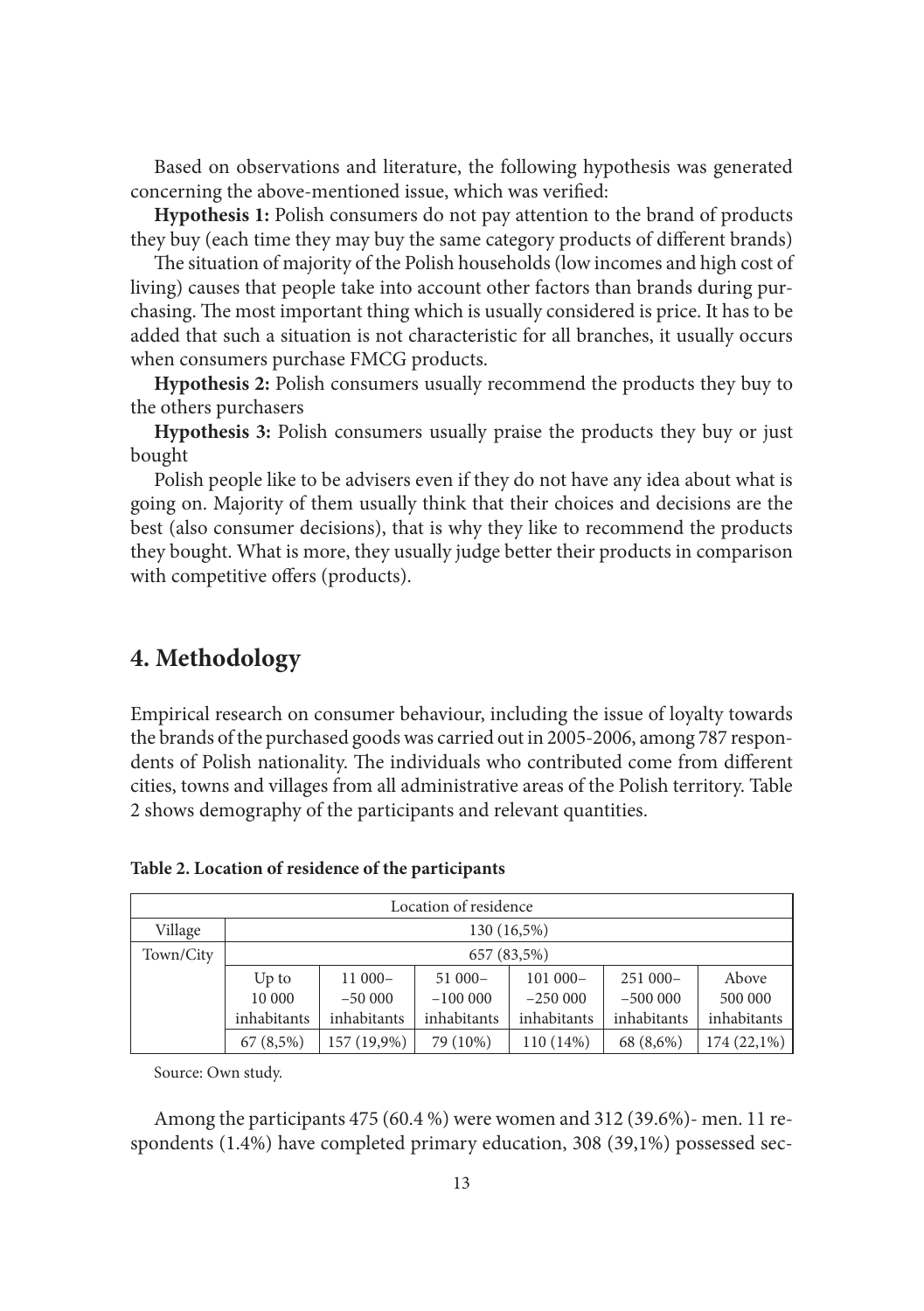ondary education certificates and 468 (59.5%) were graduates of higher education establishments.

The research relies mainly on the non-random selection – the convenient selection, which consisted in subjective and "convenient" choice of individuals for research groups, with a view to obtaining the most comprehensive answers. A questionnaire has been employed as the main research tool, with questions about the frequency, the purchase of products of the same brand (or those that were manufactured in the same countries), recommendations given to other customers. The participants were also asked to share their opinion on the products and assess them. The questionnaire was used to conduct a distributional survey which constituted the leading research method of the project.

#### **5. Analysis**

To verify the hypotheses which were constructed above, the loyalty level among Polish consumers was measured by means of three questions, with their focus on the following aspects:

- customer keeping/retaining the client : "Will you buy products of the same brand in a month's time?",
- brand recommendation: "Have you recommended the brands you buy to any-– one?",
- competitive attraction: "How would you assess the products of the brand you buy, in comparison with the available equivalents of other manufacturers?".

Figures 2 to 4 show the percentage of answers to each of the questions. From the analysis of the answers to the first question it appears (Figure 2) that a deci-sive majority (62%) will probably or certainly choose to purchase the product of the same brand. Few of the respondents declared that they will not or they probably will not buy the product of the same brand in a month's time. 29.4 % of the participants indicated lack of unequivocal opinion marking the option "I am not sure". Members of this group may equally likely shift in the future to the more or less loyal sections.

Presented results show that hypothesis 1 can be presumed untrue because majority of the respondents probably or certainly will buy the product of particular category of the same brand in the future (in one month). Only 7,9% of Polish consumers said that they were certain they would not (or probably not) purchase the same brand's product in the future.

Loyalty towards brands may be reflected not only in the frequency and repetitiveness of the purchase. The buyers' attitude plays also a vital role here, as well as their opinions and "individual promotional campaigns" of a given product in the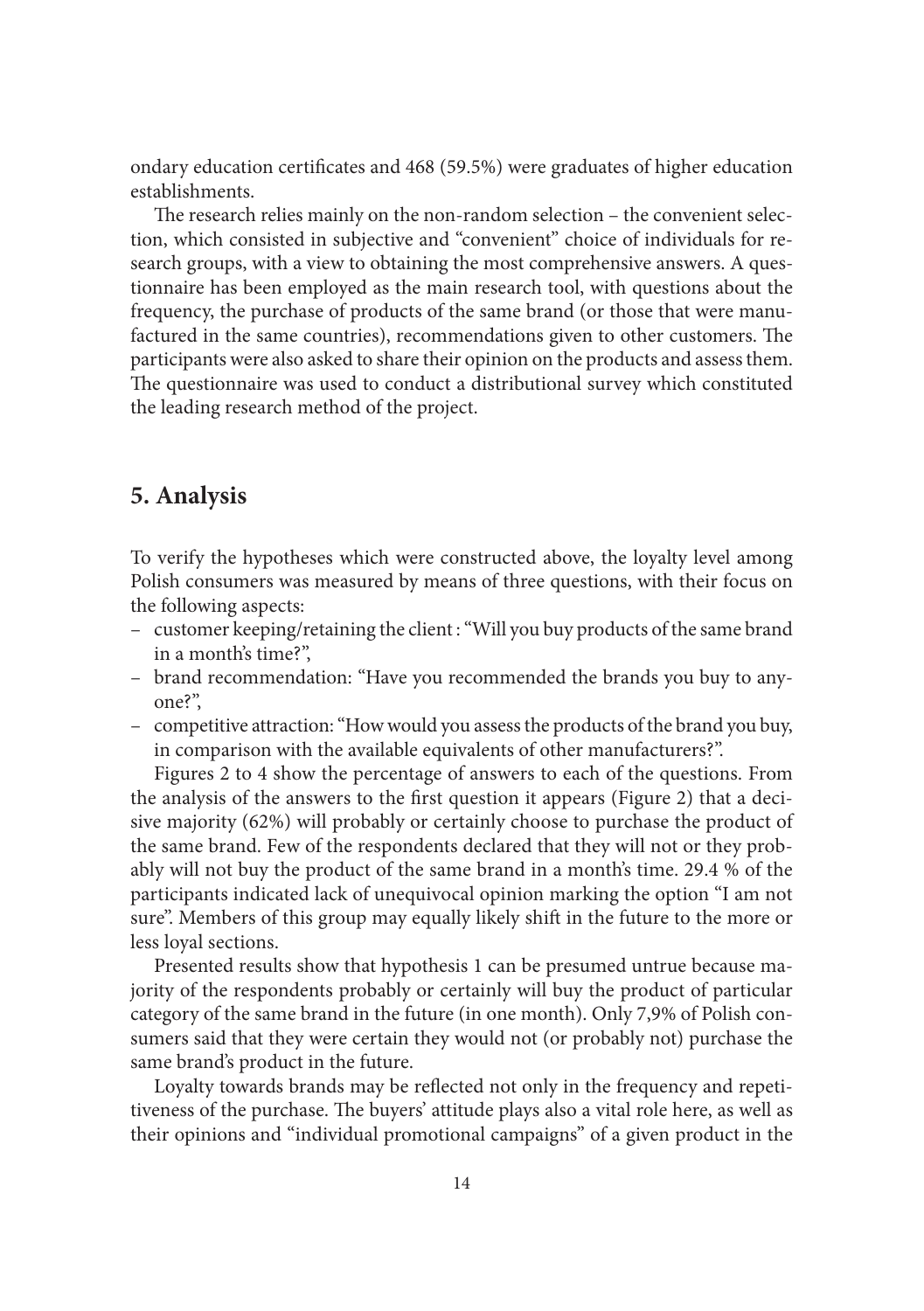

*"Will you buy products of the same brand in a month's time?"*



form of recommendations and encouragement given to others. The results of the research in this aspect can be found in Figures 3 and 4.

Majority of the group in question  $-459(58.3%)$  of the participants – confirmed the fact of having recommended the products they purchase several times. 293  $(37.2%)$  stated that they do so frequently, whereas only an insignificant percentage (4,3%) of the participants admitted to never having recommended the products they choose to buy to others.



*"Have you recommended the brands you buy to anyone?"*

**Figure 3. Numbers (in %) of indication of variants to the question** Source: Own study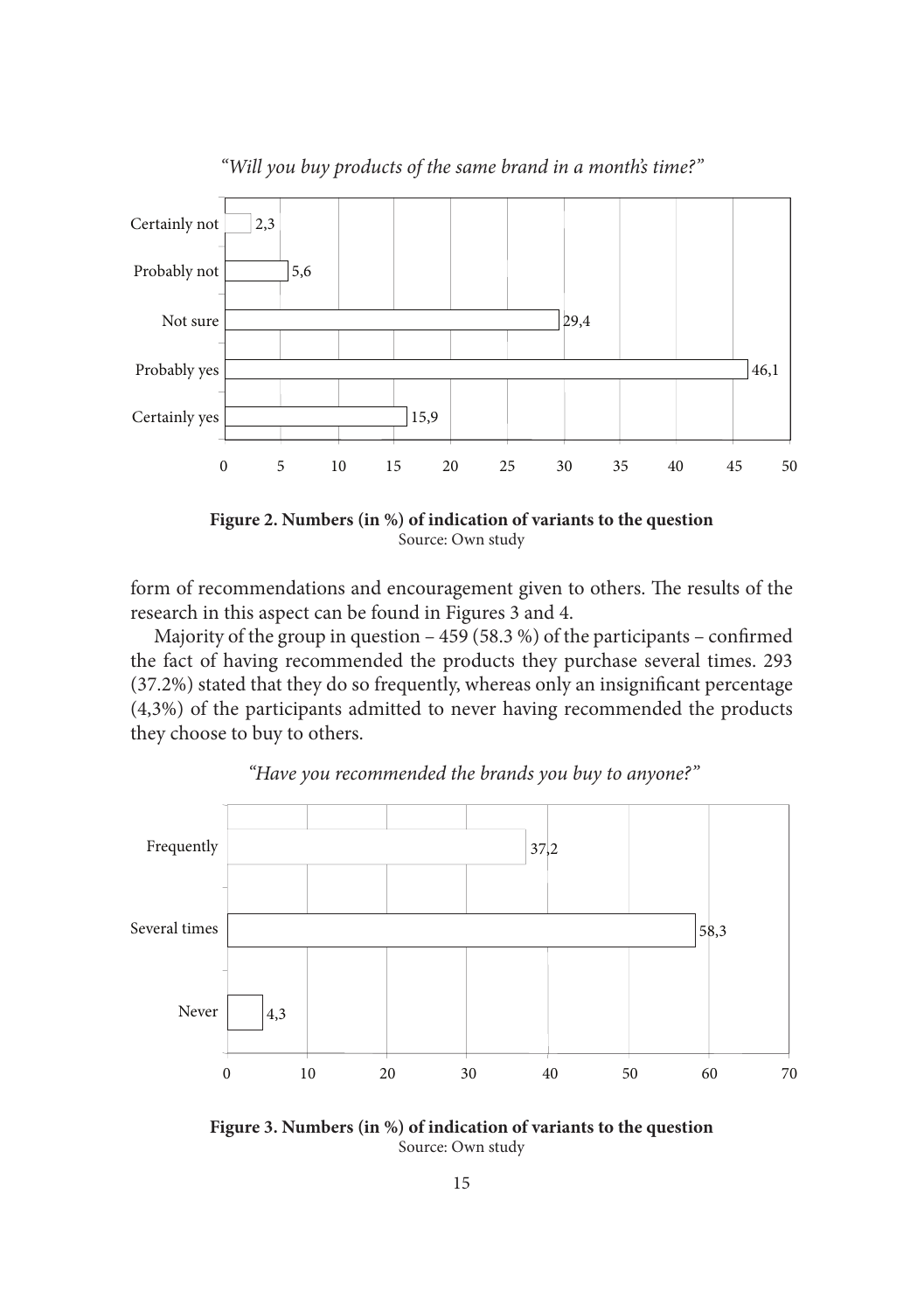Verifying the second hypothesis with the results presented in Figure 3, it can be concluded that the second thesis is true because majority of the respondents participating in presented research claim that they frequently or several times recommended the brands they purchase to the other customers.

Consumer loyalty is also reflected in the high marks given by the buyers to the products they purchase. Figure 4 shows the layout of answers with regard to this aspect.

*"How would you assess the products of the brand you buy, in comparison with the available equivalents of other manufacturers?"*



**Figure 4. Numbers (in %) of indication of variants to the question** Source: Own study

Again, a decisive majority – 476 (60.5%) – of the participants are of the opinion that their chosen products are better than most within the range. 53 (6.7%) of the respondents found their purchase to be the best. Ca. 29% of the respondents feel their purchase is comparable to others.

Verifying the third hypothesis with the results presented in Figure 4, it can be concluded that the third hypothesis can be presumed true. A great number of the researched people claim that they judge chosen products as better than products of competitive brands. This fact is strictly associated with mentality of the Poles who usually believe in the righteousness of their decisions (also consumer decisions) and think "what I do and choose is the best".

To sum up the results, one may freely claim that the Polish consumers are mostly loyal. They do not display the loyalty in its highest degree, since the number of answers in this respect is relatively small. Answers indicating the second degree of loyalty are most frequent. By mapping the answers from Figures 2 and 4, which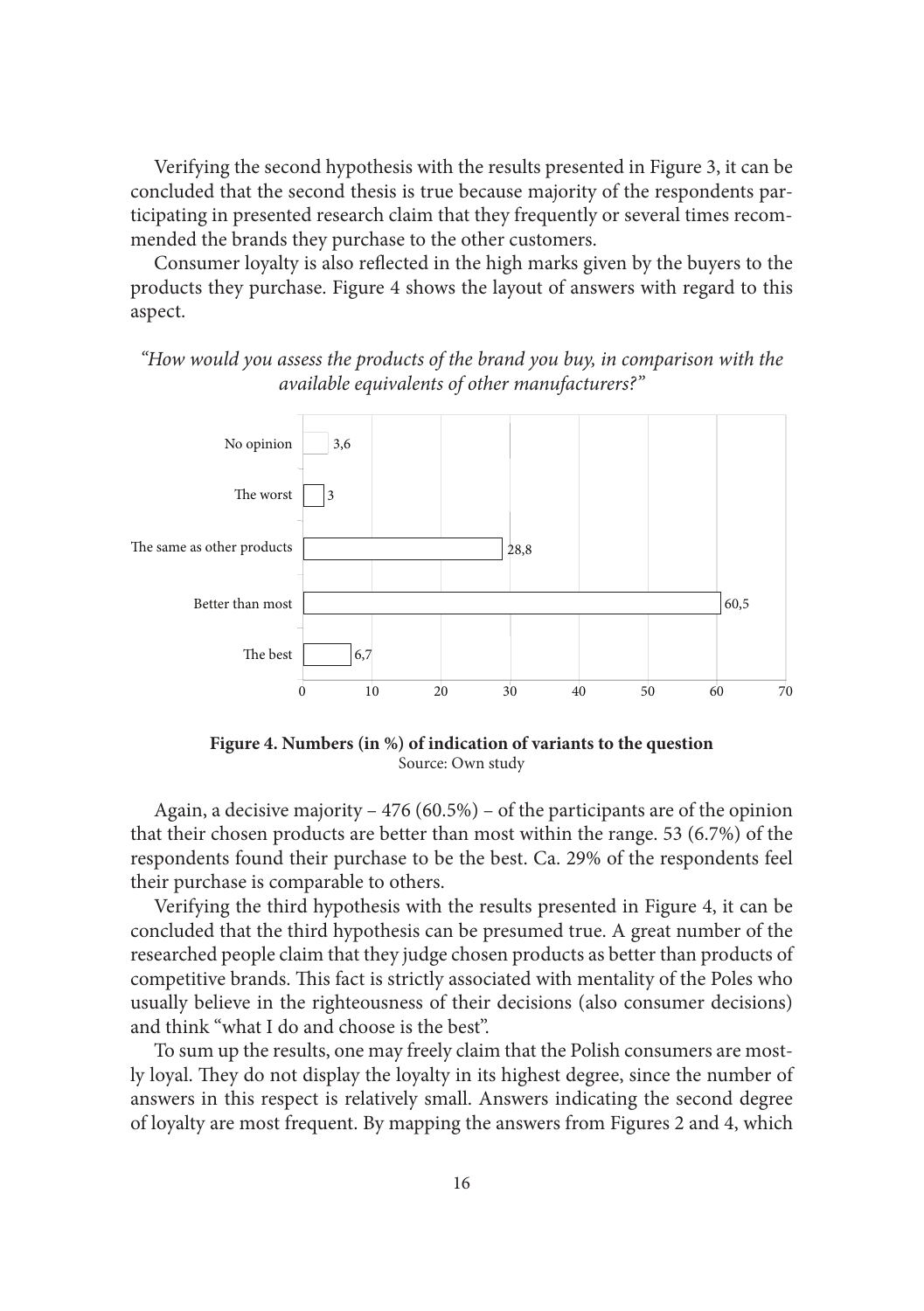



comprise the same number of variants with identical features, one can establish the loyalty profile of the Polish consumers, based on average percentage values.

The resulting profile clearly shows that the Poles will not be found among the most ardent consumers, nor are they completely indifferent to the brand of the product they buy. The largest group falls into the category of "habitual loyalty". Marketing specialists often refer to this group as the uncertain or ostensibly loyal, where the degree of loyalty is moderate. Such customers require a certain amount of promotional activity on the part of the companies, which will ensure that the customers are retained and do not decide to switch their loyalty in favour of a different manufacturer/provider.

Some further data regarding age, sex, education and residence may be called for in order to demonstrate the features of a Polish consumer. Detailed information has been provided below.

It would be difficult to indicate an age group which is distinguished in terms of loyalty relying exclusively on the age criterion. It needs to be emphasized that the chosen age divisions are equal in number. The outermost sections are not as numerous as the others, which influences the results. In the remaining three sections the respondents choose similar answers with ca. 3 % deviation. If any age group were to be termed as the most loyal it would be the 26 – 30, its level of loyalty still being moderate.

When analysing the layout in respect to the sex division, it becomes apparent that the Polish male consumer is more loyal. Such conclusions might be of paramount importance to those companies which devise promotional strategies aimed at retaining or acquiring new customers. In this case one could think of loyalty programmes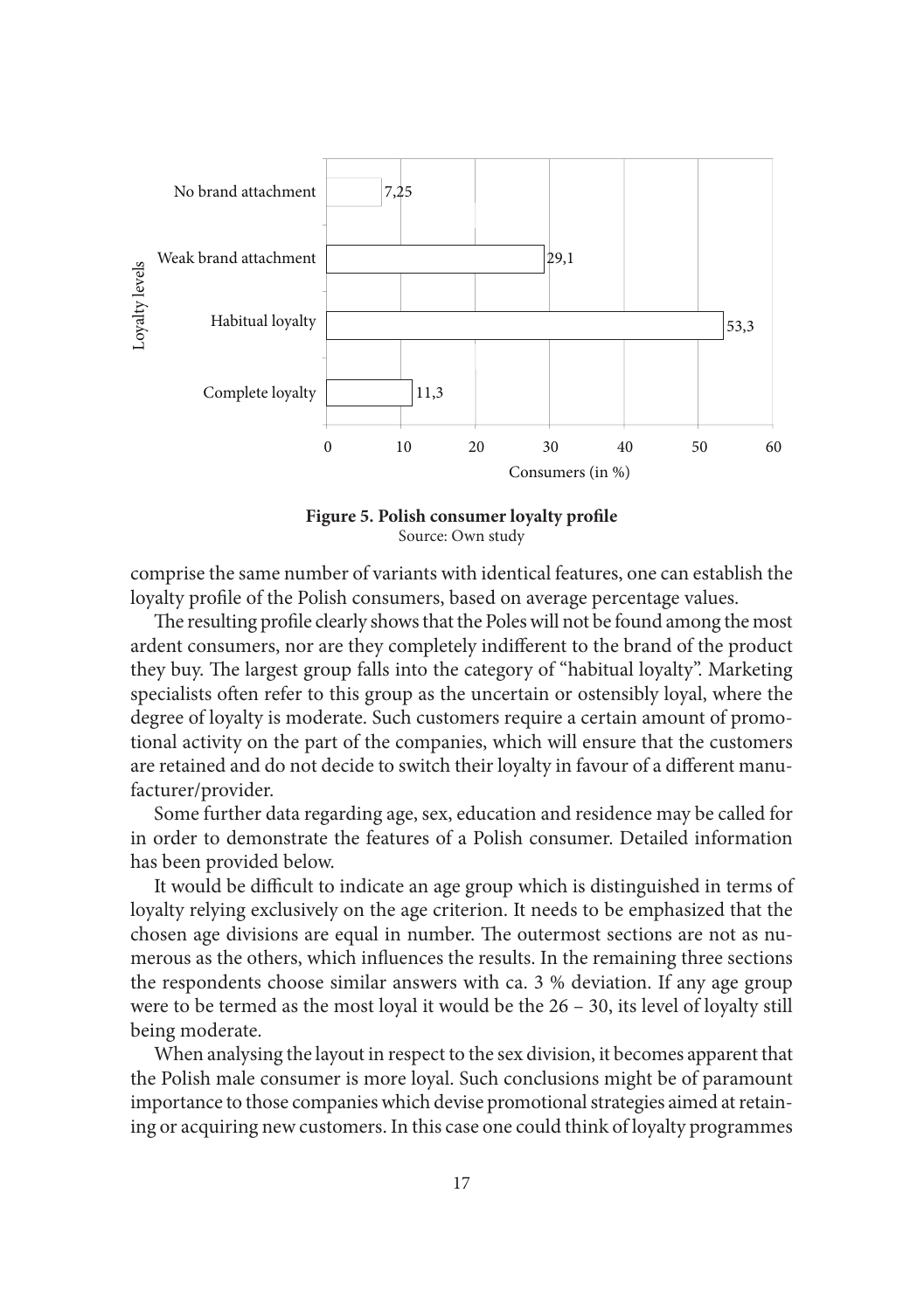designed especially for women, thereby encouraging them to purchase products of a given brand/manufacturer [Lacey, Sneath, 2006, pp. 458-464]. Such promotional tools as free samples of, for example, cosmetics, are a well-suited choice here, and never fail to arouse interest, especially if delivered to a residential address. Care needs to be taken while maintaining the relationship with the client also by means of sending catalogues or holiday cards via post, patron club cards etc.

As far as education criterion is concerned, only the secondary and higher education groups can be considered conclusive: the degree of loyalty is directly proportional to the educational status achieved by the consumer.

The analysis of numerical data with regard to residence location layout, shows that a marginally higher degree of loyalty is a feature of the inhabitants of large cities.

#### **6. Conclusions**

From a detailed analysis of the research data the image of a Polish consumer whose loyalty is at its peak emerges. He is male, relatively young or middle-aged, well-educated and a large city dweller.

All analyses carried out so far clearly indicate that a company which desires to acquire a new customer has to reckon with costs which are a multiple of the expenditure customer retention involves. It is essential therefore, to take proper care and give enough attention to one's own customers.

The research presented and discussed in this paper allows one to conclude that Polish consumers (presented group) display loyalty to a moderate degree, it is then one of the main tasks for the companies to contrive appropriate promotional instruments. The "middle ground" consumers are likely to be lost to competition, much more than those whose opinion, whether negative or positive, is well-established.

Most players on the Polish market employ many well-known methods of keeping the customer attached to the brand. Nevertheless, the one that enjoys a particular popularity is the patronage scheme, the use of which has become widespread due to its undeniable efficacy. An effectively designed patronage scheme can markedly increase customer attachment to the brand and his\her loyalty. Research reveals that more than 30 % of Polish customers benefi t from patron membership in the schemes of petrol companies, supermarket chains and mobile network service providers.

Other surveys demonstrate that the Poles favour such promotional instruments which offer them an opportunity to win quick prizes; even the most attractive reward loses its charm when customers have to live on its promise for a longer period of time. Such immediate rewards include price discounts, gifts, 2-in-1s, more for the same price, free samples, sample tasting and trials.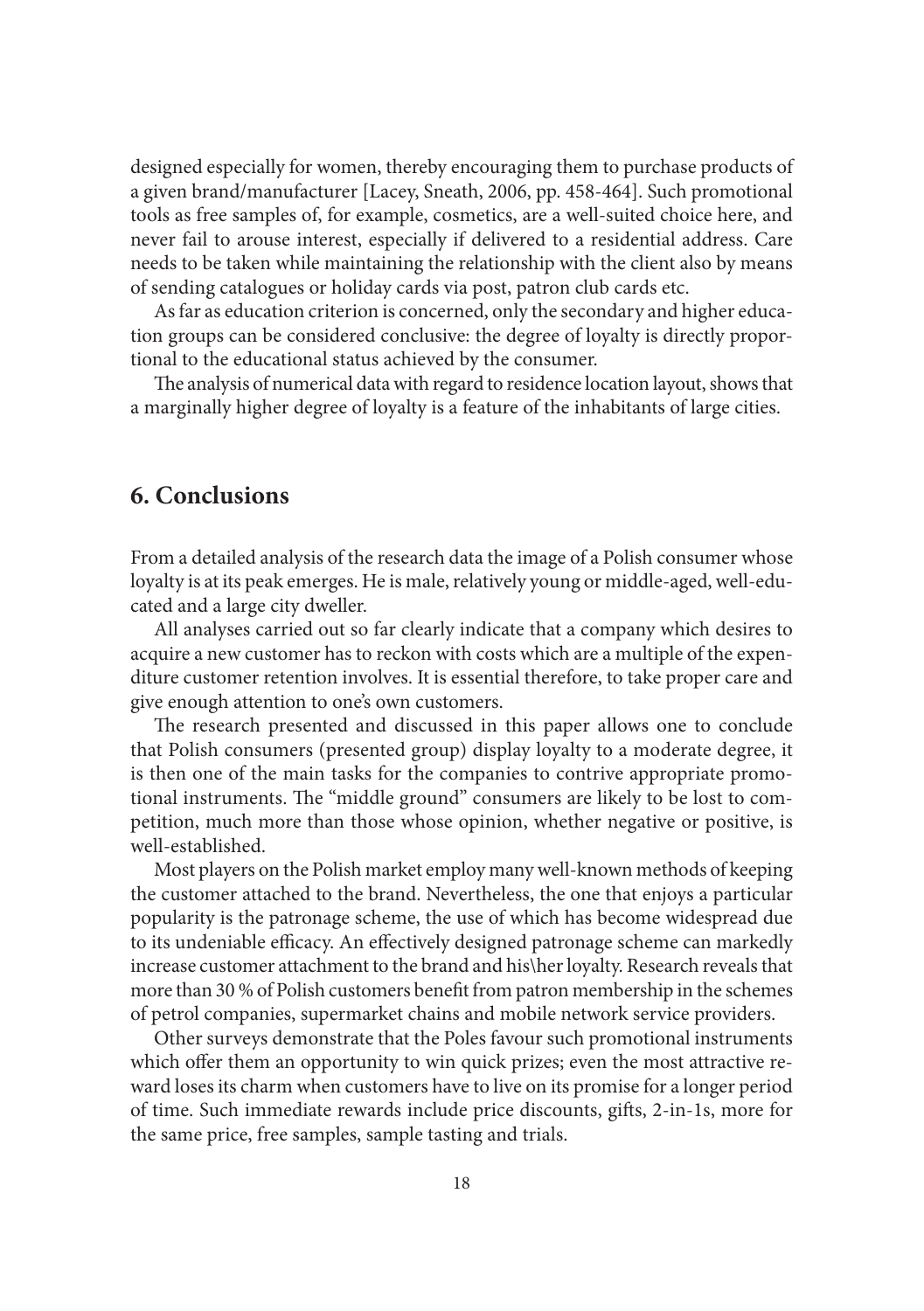To sum up, it needs to be clearly stated that the Polish consumer cannot be counted among the "easy" ones. The companies which enter the Polish market or launch a new product should thoroughly investigate their consumers' needs, preferences and tastes of their prospective buyers.

#### **7. Future researches**

A key limitation of this study is the sampling frame and the method of selection (not-random). Future studies should be conducted in different branches and categories of products because customer loyalty is certainly different when we consider, for example, cars or food.

#### *References*

- Aaker D.A. (1991), *Managing Brand Equity*, The Free Press, New York 1991, za: S. Kaczmarczyk, *Lojalność nabywcy i metody jej badania*, in: K. Mazurek-Łopacińska, *Badania marketingowe. Metody, tendencje, zastosowania*, Prace Naukowe AE we Wrocławiu, 2003.
- Antonides G., van Raaij W.F. (2003), *Zachowanie konsumenta. Podręcznik akademicki*, PWN, Warszawa.
- Bolton R.N., Kannan P.K., Bramlet M.D. (2000), *Implications of Loyalty Program Membership and Service Experiences for Customer Retention and Value*, Journal of the Academy of Marketing Science, vol. 28, no. 1, pp. 95-108.
- Bon J., Pras B. (2001), *Rozdział ról nabywcy, płacącego i konsumenta*, in: Lambkin, Foxall et al. (eds.), *Koncepcje i badania europejskie*, WN PWN, Warszawa.
- Brookman F. (1998), *Companies Invest in Customer Loyalty*, Marketing News, vol. 32, no. 5, p. 14.
- Chaudhuri A., Holbrook M.B. (2001), *The Chain of Effects from Brand Trust and Brand* Affect to Brand Performance: The Role of Brand Loyalty, Journal of Marketing, vol. 65, no. 2, pp. 81-93.
- Curasi F.C., Kennedy K. N. (2002), *From Prisoners to Apostles: A Typology of Repeat Buyers and Loyal Customers in Service Businesses*, Journal of Services Marketing, vol. 16, no. 4, pp. 322-341.
- Dick A. S., Basu K. (1994), *Customer Loyalty: Toward and Integrated Conceptual Framework*, Journal of the Academy of Marketing Science, vol. 22, no. 2, pp. 99-113.
- Dowling G.R., Uncles M.D. (1997), *Do Customer Loyalty Programs Really Work*, Sloan Management Review, vol. 38, no. 4, pp. 71-82
- Fournier S., Yao J.L. (1997), *Reviving Brand Loyalty: A Reconceptualization within the Framework of Consumer-Brand Relationships*, International Journal of Research in Marketing, vol. 14, no. 5, pp. 451-472.
- Gounaris S., Stathakopoulos V. (2004), *Antecedents and Consequences of Brand Loyalty: An Empirical Study*, Journal of Brand Management, vol. 11, no. 4, pp. 283-306.